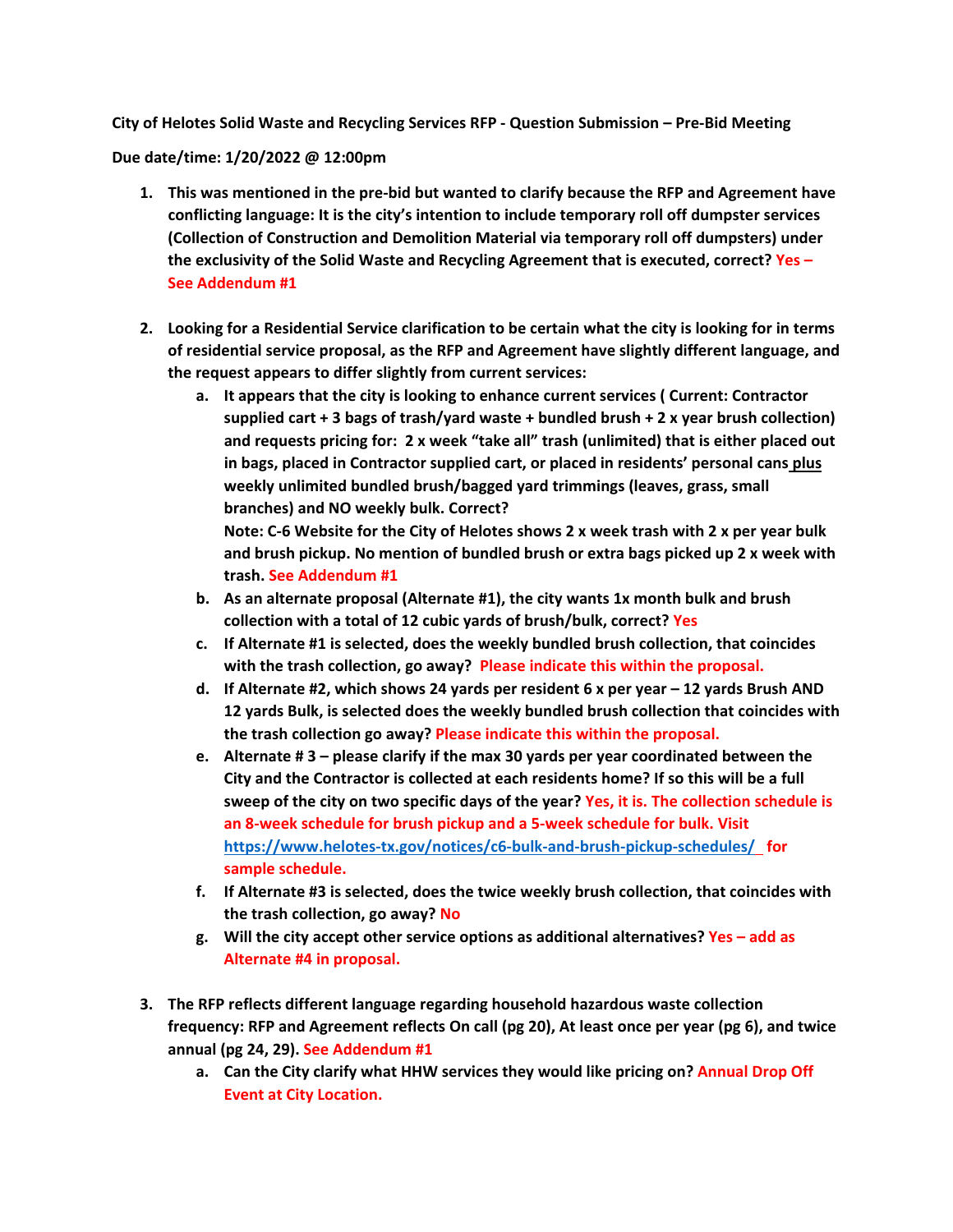- **i. Annual Drop Off Event at City location?**
- **ii. 2 x Year Drop Off Event at City location?**
- **iii. On-Call curbside collection monthly, annually?**
- **4. Can the city provide detail on the current commercial dumpster services provided to Helotes customers such as the quantity of each container by size and frequency of service?**

**Trash**

| <b>Size</b>     | 1 x week | 2 x Week | 3 x Week | 4 x Week | 5 x Week |
|-----------------|----------|----------|----------|----------|----------|
| 2 CY            |          |          |          |          |          |
| 3 CY            |          |          |          |          |          |
| 4 CY            | 19       |          |          |          |          |
| 6 <sub>CY</sub> | 12       |          |          |          |          |
| 8 CY            |          | 14       |          |          |          |

**Recycle**

| <b>Size</b>     | 1 x week | 2 x Week | 3 x Week | 4 x Week | 5 x Week |
|-----------------|----------|----------|----------|----------|----------|
| <b>2 CY</b>     |          |          |          |          |          |
| 3 CY            |          |          |          |          |          |
| 4 CY            |          |          |          |          |          |
| 6 <sub>CY</sub> |          |          |          |          |          |
| <b>8 CY</b>     |          |          |          |          |          |

**5. Can the city provide detail on free commercial dumpster services provided with locations, size and # of pickups per week? These amounts below do not count towards the 800 cubic yard total.** 

| Location              | Quantity | <b>Size</b> | <b>Frequency</b> |
|-----------------------|----------|-------------|------------------|
| <b>City Hall</b>      |          | <b>8 CY</b> | 1 x week         |
| <b>Police Station</b> |          | <b>8 CY</b> | 1 x week         |
|                       |          |             |                  |

**6. Can the city provide detail on the free roll off services (cleanups, 4 city events, etc..) including the # of dumpsters at each location and # of services per week/month/or year? 800 cubic yards of roll-off debris removal which is facilitated through the use of 30 yd and 40 yd open top containers, 2 - 8 CY dumpsters service once a week (listed above), 10 – 95-gallon carts collected 2x/week for trash, 8 – 95-gallon carts collected 1x/wk. for recycling, 17 – 95 gallon carts serviced once a month for Marketplace at Old Town Helotes. A 30 yd roll-off a year for 4th of July event.** 

| Example: Annual Cleanup | $4 - 30$ vards | 8 total hauls     |
|-------------------------|----------------|-------------------|
| <b>Public works</b>     | $2 - 30$ vards | 4 hauls per month |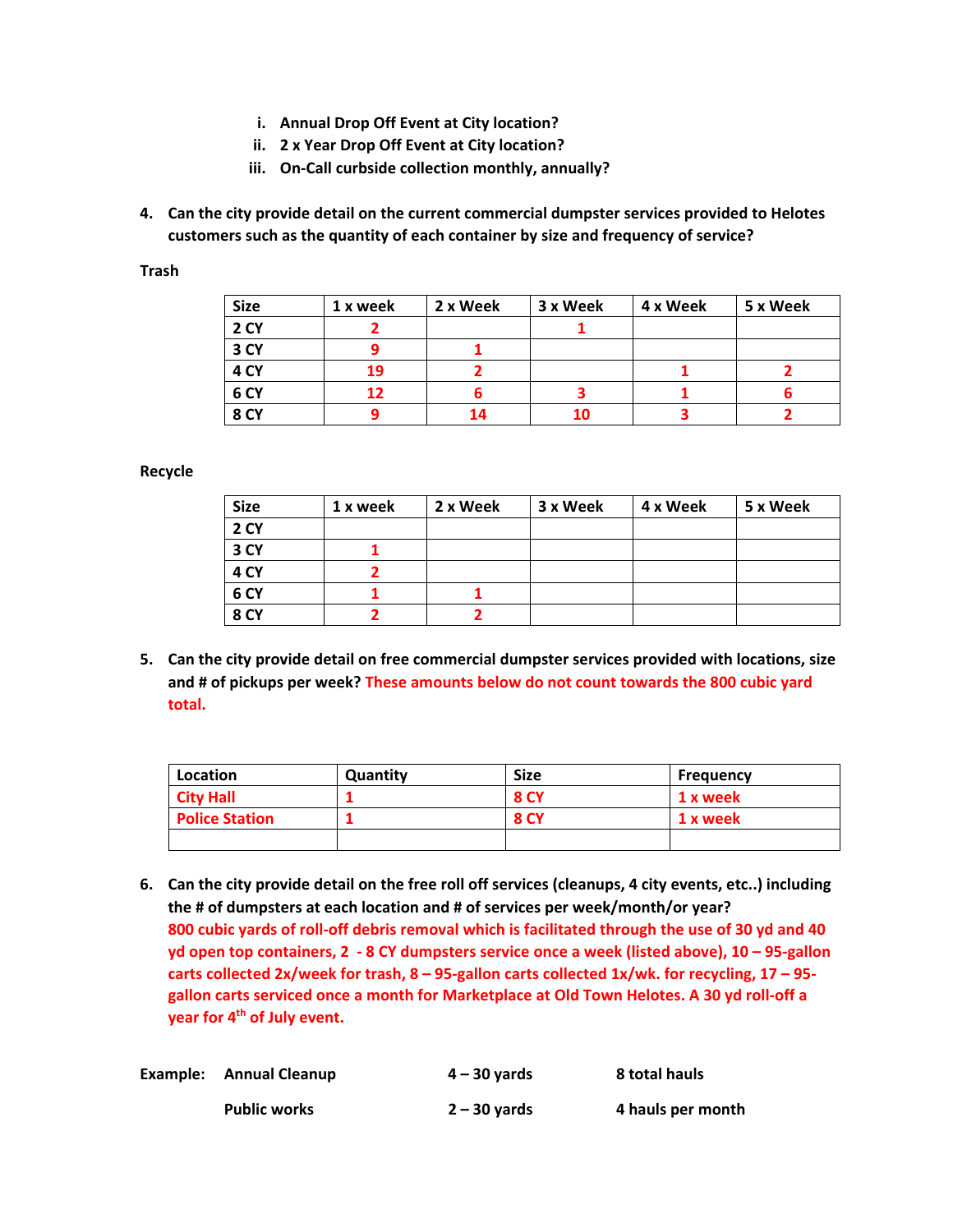| City Event 1 - BBQ Cook Off | 1 - 30 vard    | 1 Haul  |
|-----------------------------|----------------|---------|
| City Event 2 - Festival     | $2 - 30$ vards | 4 Hauls |

**Pg 7, Section 6 City Services: Can the city provide more specifics on the "Disposal of 800 cubic yards of compacted brush, trees, and other plant materials per municipal fiscal year"? The 800 cubic yard amount is bi-product of Public Works activities. The department loads the roll of container provided by the solid waste contractor and calls for collection as needed. (No regularly scheduled collection but the City does keep a roll onsite at all times). The only curb side collection will be the residential bulk/brush pickups or potentially in the case of emergency response. Emergency response collections are on a per incident basis and do count towards the 800 cubic yard total. If the city exceeds 800 cubic yards through daily activities or emergency response the city will be responsible for additional disposal fees.** 

- **a. Will this material be collected by the city and placed at a city yard for pickup by contractor? See above**
- **b. Collected curbside by the Contractor throughout the year on specific dates? See above**
- **7. How many handicapped residents are currently signed up for assisted service (trash picked up at garage/back door)? None**
- **8. The city's website reflects a senior citizen discount on solid waste services. How many seniors currently receive the discount? 159**
- **9. Can the city provide the current rate sheet(s) for commercial, roll off, and residential services?**

## **\*See Price Matrix City of Helotes 2020**

- **10. Page 3 of the RFP requires a Performance Bond is required in the full amount of the contract price and provided for a pro rata reduction therein annually. A Performance Bond of this size is going to be very costly to all proponents and will impact the rates that each proponent submits. We would request that the City consider a Performance Bond in the amount of the first year of the contract prices that is renewable annually and the contractor required to provide the City with the renewal bond annually? This can be negotiated within the agreement.**
- **11. This was requested at the meeting but could the City (from its current service provider) provide additional information on the commercial accounts that includes the number of commercial dumpster accounts broken down by container size and service frequencies? See Question #4**
- **12. Page 3, under City Services of the RFP and in Sections 6.1 & 6.2 of the draft contract requires provision of solid waste services for all City Facilities. Would the City be able to provide a list of all City Facilities and their services that are provided at no charge by the current service provider? See Question #5**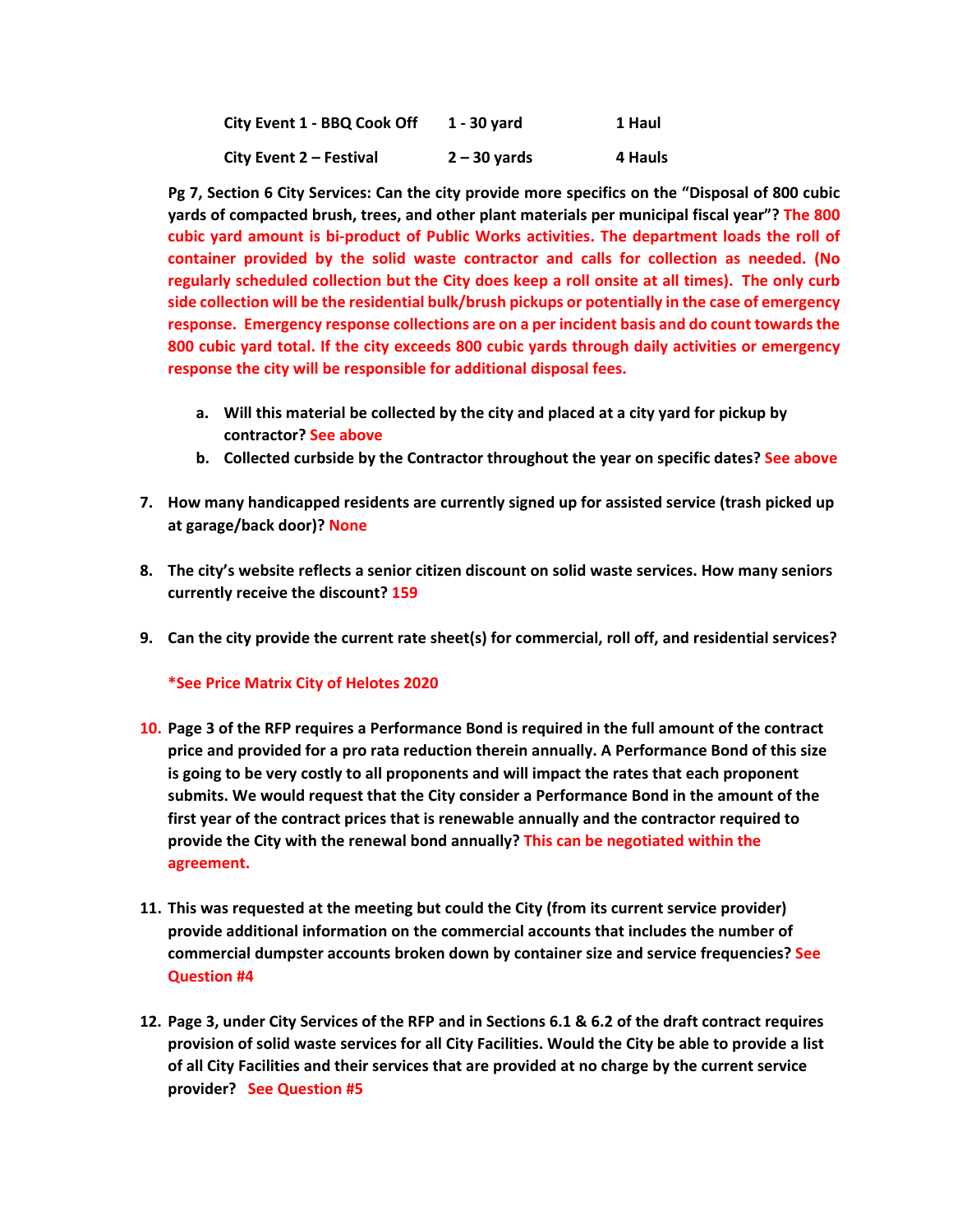- **13. Page 7 in Specifications Section 6. City Services, it requires roll off services for four City events per year during the spring, summer, fall and winter. Would the City be able to provide data on the number of roll off containers and volumes of bulky trash and brush collected during these events? See Question #6**
- **14. Page 5 under Residential Services of the RFP states that the current service for residents is provided 2 x week for solid waste and 1 x week for recycling and the residents provide their own containers for solid waste and the service provider provides 65-gallon darts for recyclables. For clarity, does the City prefer to retain this current service arrangement, or would you like to evaluate the option of contractor providing the 96-gallon carts for solid waste and 96-gallon carts for recyclables? The City would like to evaluate all options to include the contractor providing 96-gallon carts for solid waste and 96-gallon carts for recyclables.**
- **15. Page 6 under Specifications A. Residential Services Add-alternates you have requested three alternate bulk trash and brush services. Would the City consider an option for a fourth alternate proposal for bulk trash and brush collection services? Yes**
- **16. Page 40 Section 24.2 the Franchise Fee of the draft agreement it states the City will be entitled to receive 6% "Franchise Fee" for all services rendered by contractor, including residential, commercial and roll-off services based on the gross billings for services rendered. However, on Page 40 Section Billing under 25.1 it states contractor shall be responsible for all billing and collection matters and shall pay the City 6% of its gross collections thereof as a gross receipts franchise fee. For clarity, are these two 2 separate franchise fees – 1) 6% Franchise Fee based on Gross Billings + 2) 6% Gross Receipts Franchise Fee based on Gross Collections? Only on Gross Collection - See Addendum #1**
- **17. With the cost of vehicles, fuel, labor, increasing over the last several years, most communities have moved away from 2x/week trash. They've found they can solve their trash problem with just 1x/week, and it's the most cost effective trash solution. Very few of our current customers do 2x/week trash. Would you consider moving to 1x/week trash service? As stated in the RFP, preference will be given to maintaining the greatest portion of existing collection days. However, the City is open to proposals presenting alternate schedules.**
- **18. These bulk volumes are fairly high compared to some other cities - most homes are around 3-6 cubic yards each year. With the current proposal, it looks like a lot of residents are paying for a service they won't fully use. Would you be able to provide the current bulk pickup cubic yardage each year from your current provider? 2018 – Spring Brush 4026 Cubic Yards, Fall Brush 2684 Cubic Yards = Total** *6710* **Cubic Yards ; 2019 – Spring Brush 4506 Cubic Yards, Fall Brush 3004 Cubic Yards = Total** *7510* **Cubic Yards; 2020 – Summer Brush (only one pickup) Total** *6000* **Cubic Yards**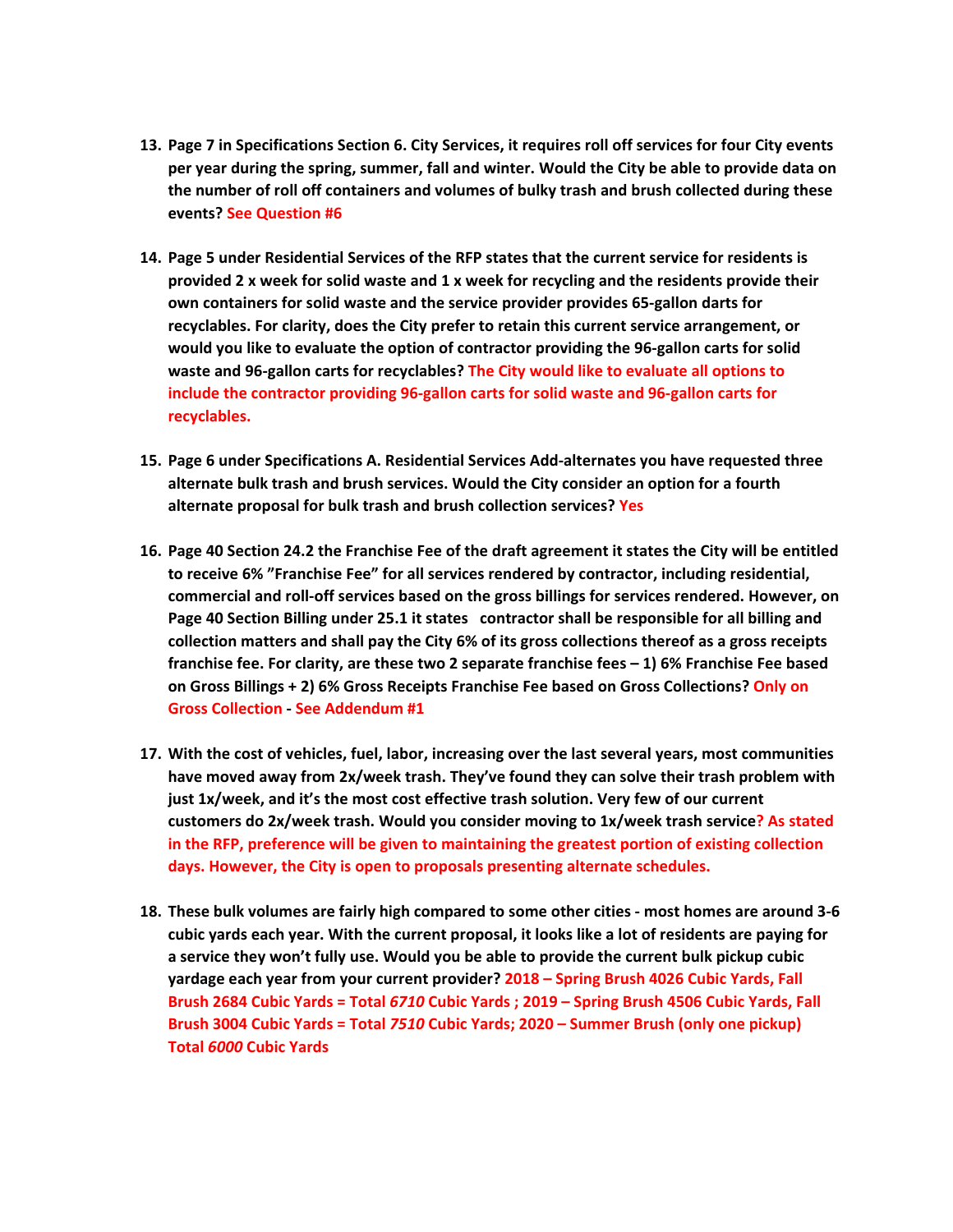- **19. On number 8, on page 7, you specify unlimited trash volume after a holiday, move out, or last week of the year. I'm not sure what kind of reporting you currently have, but do you have weekly volume breakdowns so that we know what to expect for the unlimited pickup weeks? The City's current contract does not require that the vendor track this information but they did share that during the week May 10th thru 14th of this year they performed an affirmation audit related to recycling. During that week we collected 23,900 lbs. of commingled recycling product which averaged out to 7.66 pounds per resident.**
- **20. What is your current residential rate? \*See Price Matrix City of Helotes 2020**
- **21. How many residents currently have extra carts at their homes? The current vendor has supplied a 64-gallon cart to each resident and there are many residents that place extra material in customer-owned containers at the curb – no residents pays for a second cart.**
- **22. Can you share the details of your commercial customers, specifically container sizes and frequencies for each customer? See Question #4**
- **23. Would the city consider removing the word "compacted" from the description of brush to be collected? Yes**
- **24. For the 30 yard option is this now and "either or" situation or is it to remain two separate collections like is described in Alt 1 and Alt 2? Remain two separate collections.**
- **25. Is it the intention of this solicitation for the contractor provide citizens of Helotes with unlimited waste collection on each and every collection day? Updated - See Addendum #1 – See Question #2**
- **26. Was it the city's intent to exclude both roll-off services and commercial recycling from the franchise agreement? Updated – See Addendum #1 – See Question #1**
- **27. Most collection vehicles have a capacity of 25 yards or greater. Is the city willing to modify the specification to reflect standard operating size for collection units (25yds for residential and 40 yards for frontload)? Yes**
- **28. On pages 24 and 29 of this solicitation it reads that HHW and Electronics collection will occur twice a year. Is it the desire of the city that this service occur once a year or twice a year? See Addendum #1 – See Question #3**
- **29. Page 7 item 6 - City Service -** Roll‐off containers provided for **four** City events to be held in the spring, summer, fall, and winter.
	- **Is this separate of the Disposal of a minimum of eight hundred (800) cubic yards of compacted? Yes**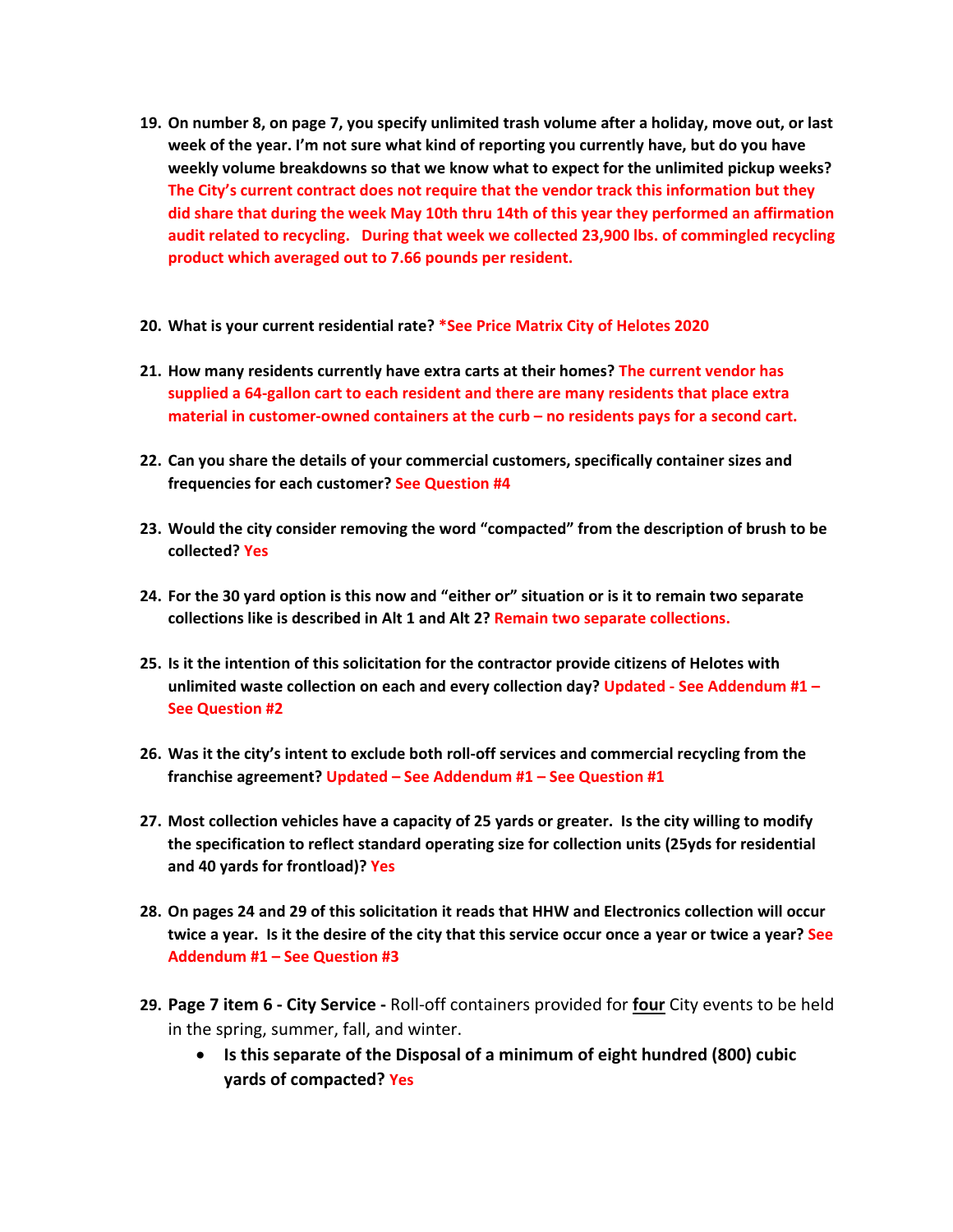- **Is this separate of the Disposal of a minimum of eight hundred (800) cubic yards of compacted brush, trees and other plant materials per municipal fiscal year? Yes**
- **By 800 cubic yards to you mean the use of twenty (20) – 40 yard open top containers? See Question #6**
- **30. Is it the intent of the city to eliminate Saturday from the residential collection schedule? Provide the proposed scheduled within your proposal.**
- **31. Carts for recycle may be of smaller size. What size is acceptable? Provide proposed size within your proposal**
- **32. On page 6 under Specifications item 3 Residential services section ref solid waste services Twice a week collection of unlimited solid waste contained in bags/cans/carts and yard trimmings in bags/bundles. Is there a set out limit or is it to be unlimited collection? Updated - See Addendum #1 – See Question #2**
- **33. Proposal Evaluation - What is meant by additional consideration to the city/community? Any additional services provided within the proposal.**
- **34. On page 6 under program household hazardous waste and electronic service it mentions that the service will be conducted once a year then on page 24 it mentions that the service will be conducted twice a year. What is the frequency, once a year, twice a year or on call? Updated – See Addendum #1 – See Question #3**
- **35. There is no language addressing late set outs – meaning trash that was placed out after the trash truck has driven by. Please clarifying this? The agreement is just a draft, once RFP are evaluated and agreement will be finalized to include and address late set outs.**
- **36. There are different frequency of collections mentioned with respect to HHW and electronics collection. Clarification is needed. Will HHW and Electronics be performed once a year or twice a year? Updated – See Addendum #1 – See Question #3**
- **37. Page 29 Residential Services - in the section the word all is mentioned twice. Please confirm you are looking for unlimited collection. - Updated – See Addendum #1 – See Question #2**
- **38. Is the city limiting collection of carts for commercial customers to one (1) day per week? No**
- **39. Page 31 Section 6.3 - Is this part of the 800 cubic yards identified earlier on page 7? No**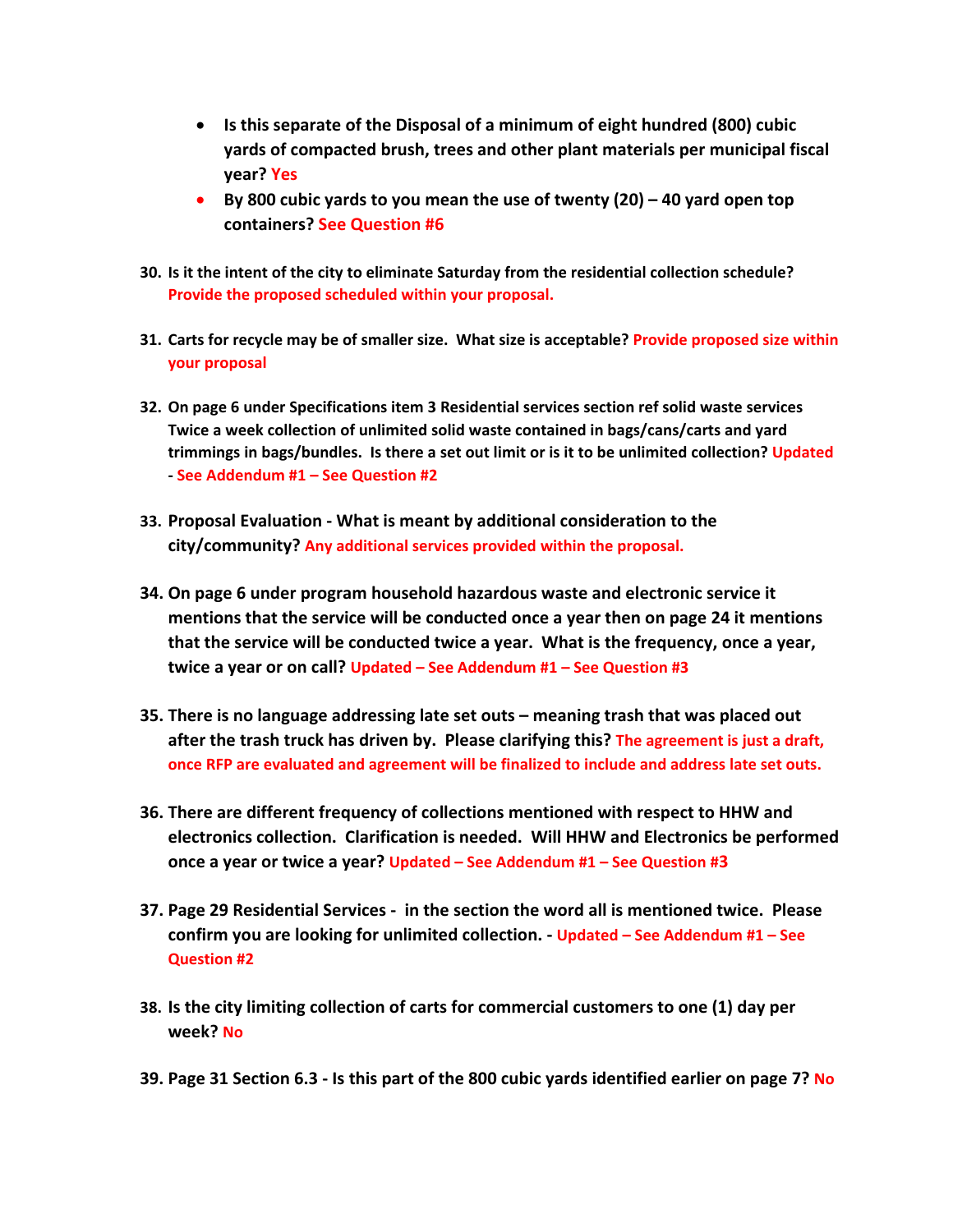40. **Page 31 - This section is in contradiction to language on page 6 where it states the collection shall be unlimited. Is there a limit on regular collection? See Addendum #1 – See Question #2**

**For the following questions #41 to #45 - The agreement is just a draft, once RFP are evaluated and agreement will be finalized to address all disposal and processing requirements.**

- **41. Page 32 item 9.3 Disposal and processing capacity I believe this language was meant for someone that owns their own landfill. Will the city consider removing this from the agreement?**
- **42. Page 32 item 10 Disposal and processing locations I believe this language was meant for someone that owns their own landfill. Will the city consider removing this from the agreement?**
- **43. Page 33 item 11 - Processing Requirements I believe this language was meant for someone that owns their own processing center. Will the city consider removing this from the agreement?**
- **44. Page 33 item 11.1Program Recyclable Materials Processing Requirements: I believe this language was meant for someone that owns their own processing center. Will the city consider removing this from the agreement?**
- **45. Page 33 item 11.2 Program Household Hazardous Waste and Electronics Processing Requirements:**

**I believe this language was meant for someone that owns their own processing center. Will the city consider removing this from the agreement?**

- **46. Page 33 item 12. ADDITION AND DELETION OF PROGRAM RECYCLABLE MATERIALS Does this mean that the contractor will be able to pass thru Recycle Processing Fees? This would need to be evaluated during the process of adding or deleting the program.**
- **47. Page 33 item 13. COMMINGLING OF MATERIALS PROHIBITED: What does the city mean by other materials? Non-Recyclables**
- **48. Page 35 item 17.2 Holidays**

**This language above appears to have been written for a contract that operates under a once a week trash and recycling collection schedule. Please clarify how this would work for a contract that requires twice a week service. The agreement is just a draft, once RFP are evaluated and agreement will be finalized.**

- **49. Will the city allow the carts to be brown with green lids? Yes**
- **50. Page 37 item 20 Equipment and Labor section 20.1 Recycling Carts for Residential Service units and Solid Waste for Commercial Cart Service units Contractor shall deliver, at Contractor's sole cost,**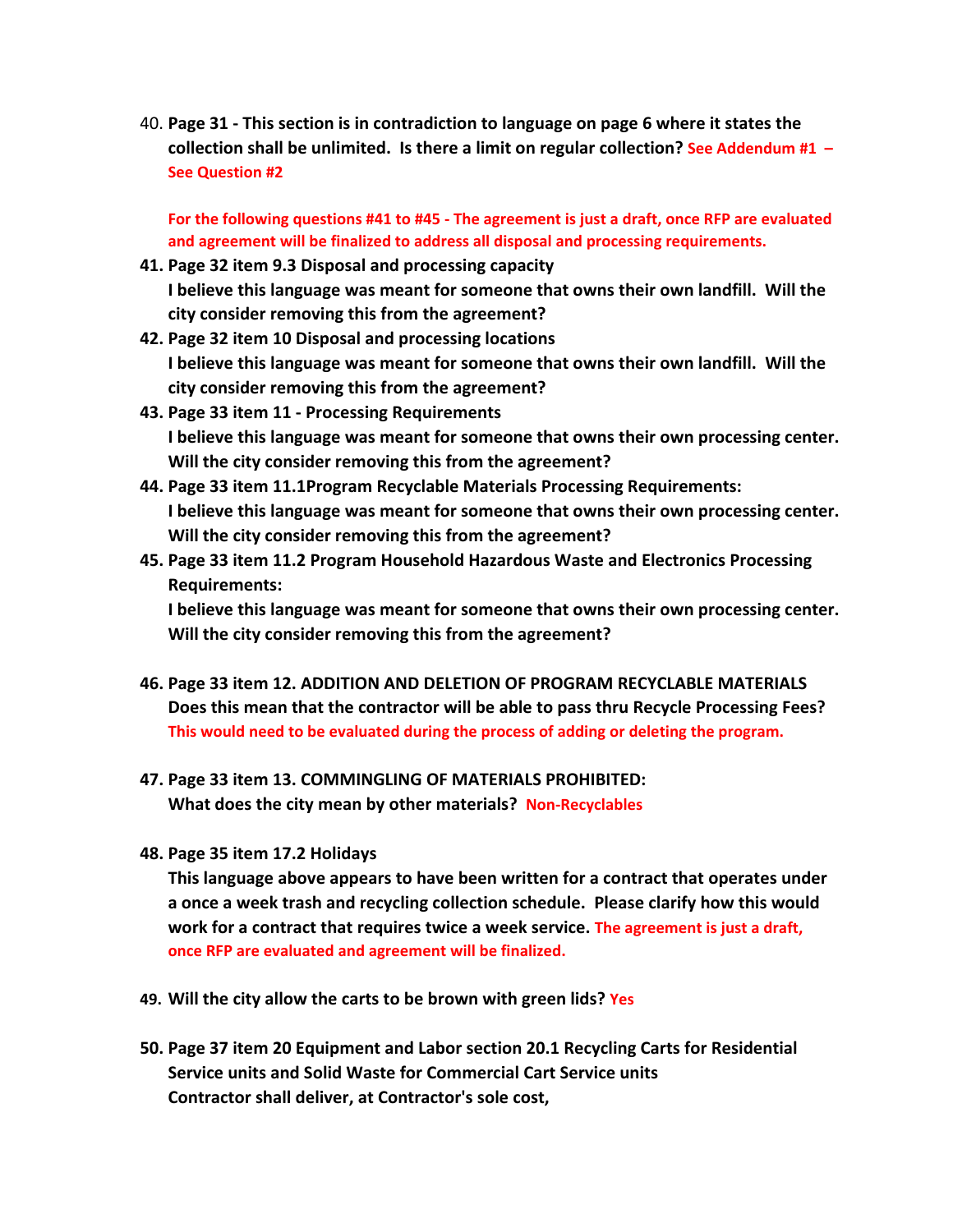**(i) an additional Recycling Cart or (ii) replacement Cart if the assigned Cart is stolen or damaged beyond repair for any reason .**

**Does this mean that the contractor will not be able to charge resident for damaged or stolen carts? The agreement is just a draft, once RFP are evaluated and agreement will be finalized to address damaged and stolen carts.** 

## **51. Page 39 item 22.2 Collection Stats**

Contractor shall provide the City with monthly reports that shall include the cubic yardage of materials collected per month. These reports shall be due the 10th day following the month of service.

**Did you mean tons? Depending on the what is being collected solid waste, brush, bulk, recycling, etc.** 

**52. Page 40 item 24 Recyclable Materials Revenue, Billing Fee and Franchise Fee section 24.2 Franchise fee**

The City shall be entitled to receive a six percent (6%) franchise fee (the "Franchise Fee") for all services rendered by Contractor hereunder including Residential Services, Commercial Services, and Roll‐off Services. Contractor shall pay the City the Franchise Fee based on gross billings for services provided via the Agreement within the City within thirty (30) calendar days after the last day of the month Contractor provided such services. The franchise rights do not include Special Waste.

**On page 28 city states that roll-off service is not part of the exclusive agreement and therefore not subject to franchise fees. Does the city want to include roll-off as part of franchise agreement? Updated – See Addendum #1 – See Question #1**

**53. Franchise fees are typically based on gross collections not gross billing. Does the city want to change this to reflect gross collections? See Addendum #1 – See Question #16**

## **54. Page 41 item 26.3 The fuel cost adjustment**

**Can you explain and give example of how to calculate using items referenced above?**

**Beginning on October 1, 2023, and on each October 1st thereafter, the Contractor shall adjust all the rates herein if, during the previous Cost Adjustment Year, the average price of diesel fuel exceeded \$3.70 per gallon (the "Base Price"). Each adjustment shall become effective on October 1 and remain effective throughout such Cost Adjustment Year. The average price of diesel fuel will be determined by reference to the U.S. Energy Administration / Department of Energy published price for diesel fuel – Gulf Coast Region. The following website (or any successor website) will be the source for such information: [https://www.eia.gov/dnav/pet/pet\\_pri\\_gnd](http://www.eia.gov/dnav/pet/pet_pri_gnd_dcus_r30_a.htm)\_dcu[s\\_r30\\_a.htm.](http://www.eia.gov/dnav/pet/pet_pri_gnd_dcus_r30_a.htm)**

**The average price of diesel fuel for each Cost Adjustment Year (each, an "Annual Average Price") shall be the average of the weekly fuel prices published for each week during the**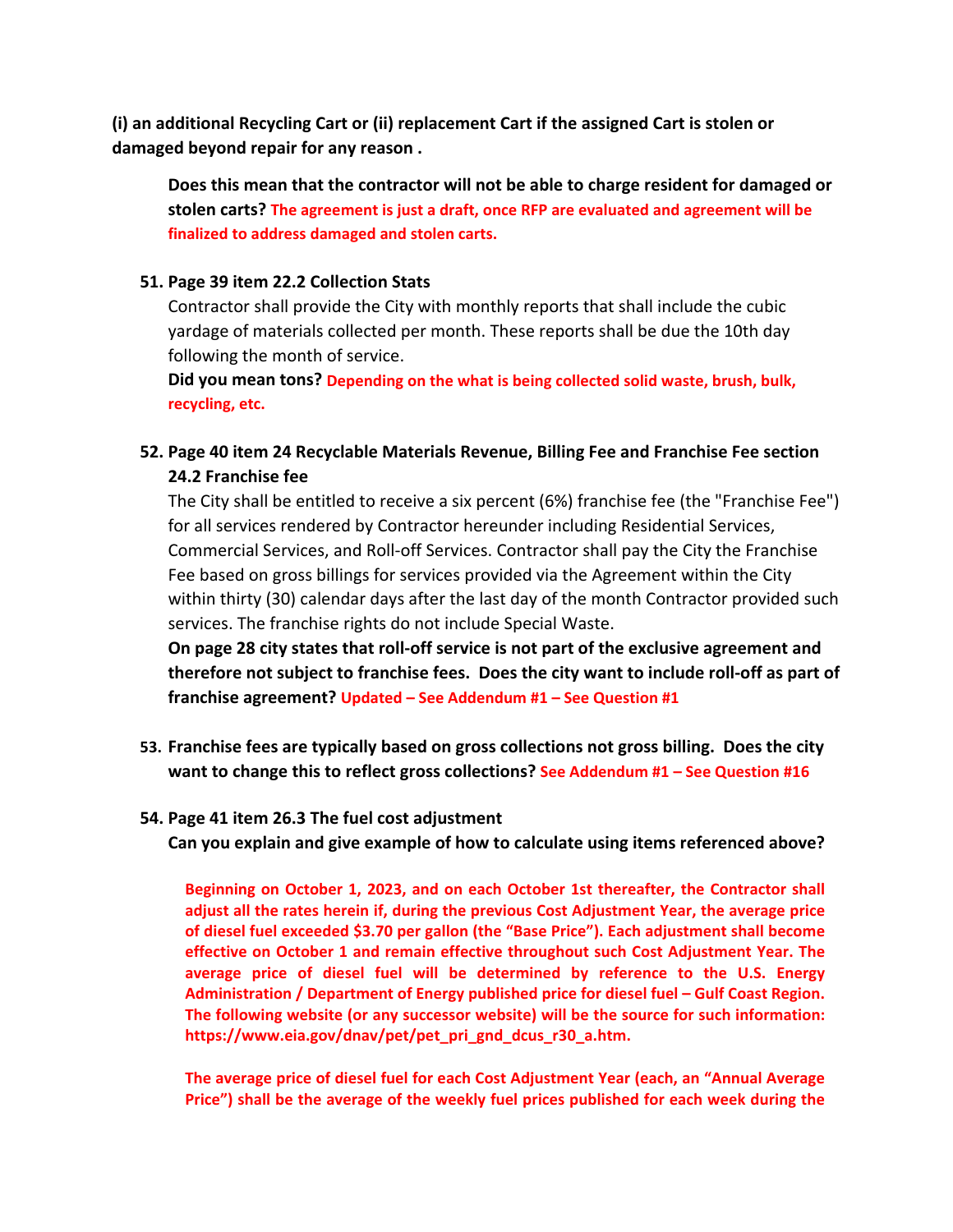**Cost Adjustment Year. The fuel cost adjustment for any Cost Adjustment Year (each, a "Fuel Cost Adjustment") shall be the product of (i) 13.20%, and (ii) a fraction the numerator of which is equal to the difference between the Base Price and the Annual Average Price and the denominator of which is the Base Price. In the event the Annual Average Price is greater than the Base Price, the Fuel Cost Adjustment shall be an upward adjustment to all rates herein. In the event the Annual Average Price is less than the Base Price, the Fuel Cost Adjustment shall be a downward adjustment to all rates herein; provided the rates never fall below the current fuel rates per the U.S. Energy Information Administration website.**

- **55. Page 46 item 35.2 Contractor Insurance Requirements Will the city remove this from the requirement? The agreement is just a draft, once RFP are evaluated and agreement will be finalized.**
- **56. Page 50 item 40 Most Favored Nations What area of the county/state would this cover? The agreement is just a draft, once RFP are evaluated and agreement will be finalized.**
- **57. Page 60 item form 3.5.1 proposed monthly fees for dumpster services The rate for the three Dumpster Compactors at the bottom of this page will reflect the cost of the Compactor within the cost for emptying the container? Or is it assumed that the Customer will own the Dumpster Compactor? Nothing is assumed within the proposal. The City provided standard Proposed Fee Forms. Provide your proposed fee scheduled within your proposal.**

| <b>Description of Service</b>     | Fee $1$   |
|-----------------------------------|-----------|
| Lock                              | per month |
| Set of Casters                    | per month |
| Opening and Closing of Enclosures | per month |
|                                   | per       |
|                                   | per       |
|                                   | per       |
|                                   | per       |

1. Proposed fee excludes 6% franchise fee.